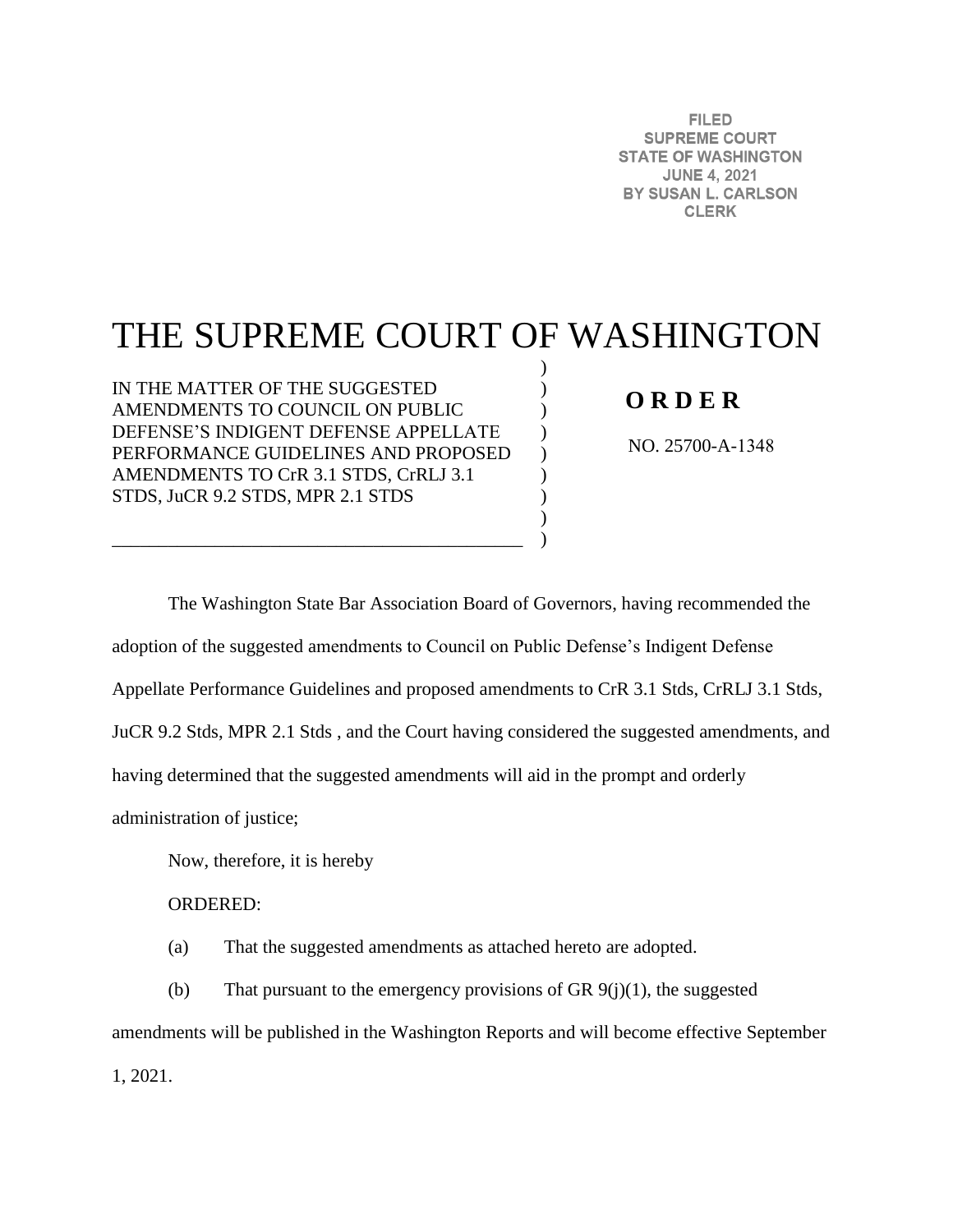Page 2 **ORDER** IN THE MATTER OF THE SUGGESTED AMENDMENTS TO COUNCIL ON PUBLIC DEFENSE'S INDIGENT DEFENSE APPELLATE PERFORMANCE GUIDELINES AND PROPOSED AMENDMENTS TO CrR 3.1 STDS, CrRLJ 3.1 STDS, JuCR 9.2 STDS, MPR 2.1 **STDS** 

DATED at Olympia, Washington this 4th day of June, 2021.

nzález González, C.

Johnson.

Madsen, J.

Owen Owen

Stephens, J.

Gordon McCloud, J.

Montoya-L

Whitener, J.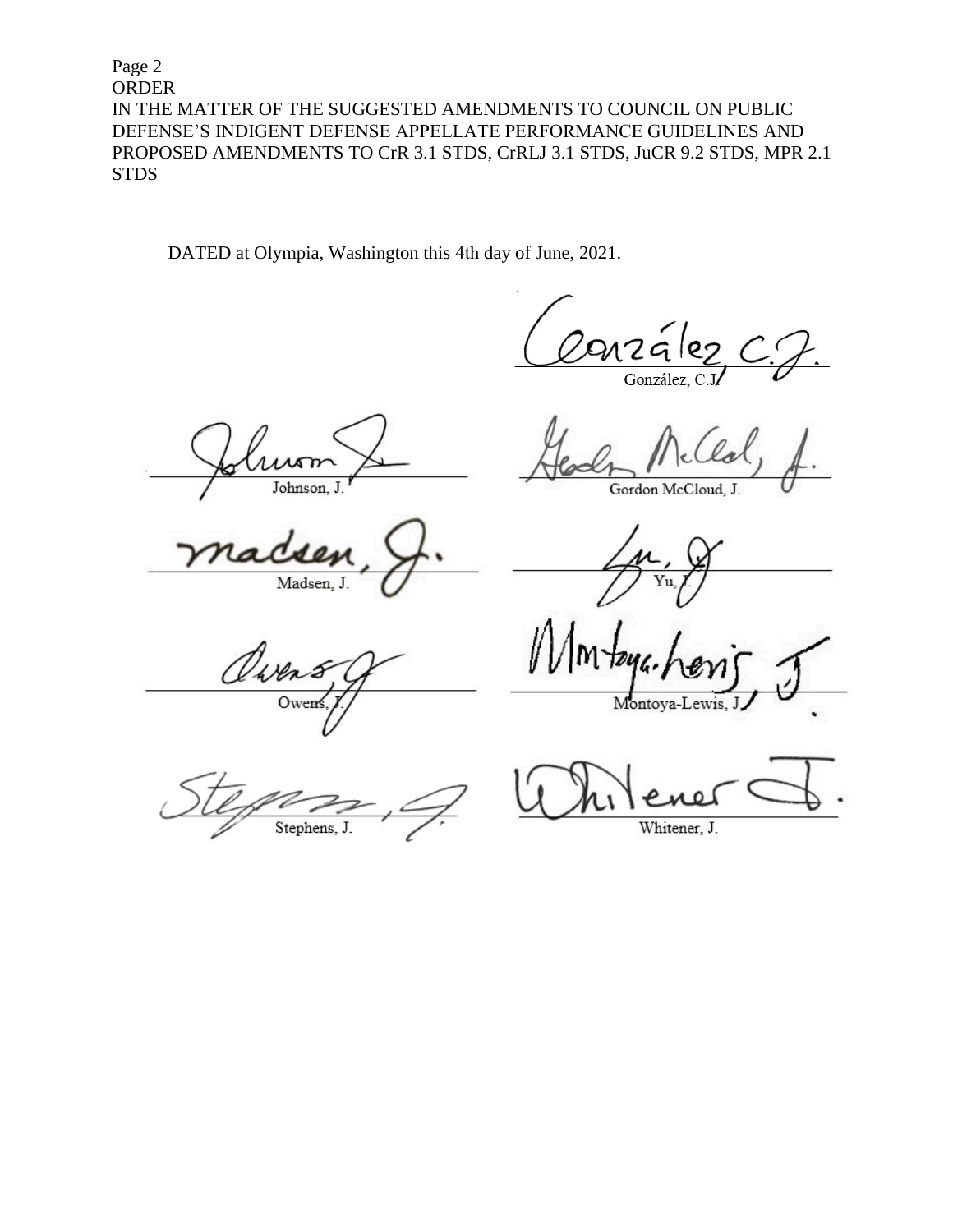### GR 9 Cover Sheet **Suggested Amendment**

Adoption of the *Washington State Guidelines for Appointed Counsel in Indigent Appeals* and amendment to the Standards Certification of Compliance for CrR 3.1, CrRLJ 3.1 and JuCR 9.2 Submitted by the Board of Governors of the Washington State Bar Association

#### **A. Name of Proponent:**

Washington State Bar Association

## **B. Spokespersons:**

Kyle Scuichetti, President, Washington State Bar Association

Travis Stearns, Chair, Council on Public Defense, Washington State Bar Association

Diana Singleton, Access to Justice Manager, Washington State Bar Association

# **C. Purpose:**

The *Standards for Indigent Defense* adopted by the Washington Supreme Court set a caseload limit for appointed counsel representing clients in criminal cases, including those representing persons in their appeals. The *Standards for Indigent Defense* also require appointed counsel in criminal cases to be familiar with the *Performance Guidelines for Criminal Defense Representation* and the *Performance Guidelines for Juvenile Defense Representation* approved by the Washington State Bar Association.

Unlike trial lawyers, before the creation of the *Washington State Guidelines for Appointed Counsel in Indigent Appeals*, no uniform guidance for appellate attorneys existed. These guidelines were created to provide guidance to attorneys who handle appeals for cases where there is a constitutional right to appellate counsel.

These guidelines were originally drafted by an experienced group of appellate attorneys, including the Federal Public Defender, two Washington Appellate Project lawyers, two indigent defense attorneys who worked outside an office structure, and a specialist in Personal Restraint Petitions. The Washington State Office of Public Defense assisted in drafting the guidelines. The drafters of the guidelines modelled them after guidelines adopted in other states and by national organizations, including the American Bar Association and the National Legal Aid and Defender Association.

After the guidelines were drafted, they were sent out to every attorney who represents persons in indigent defense cases. After their feedback was incorporated into the guidelines, the Washington State Office of Public Defense incorporated compliance with them into its contracts. With some minor changes, the guidelines have been used by the Office of Public Defense for several years.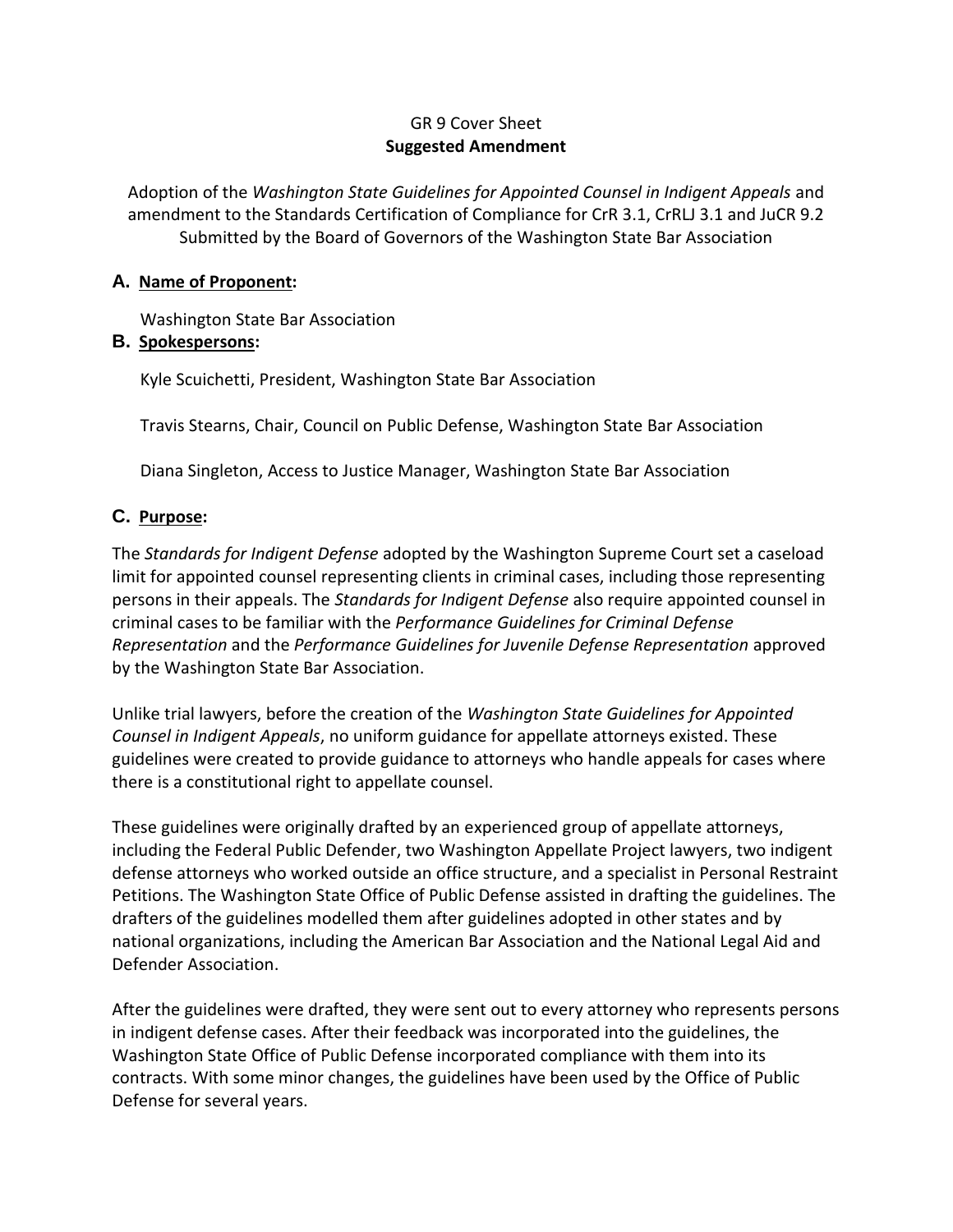The guidelines were proposed for adoption by the Supreme Court this year. With some amendments, they were approved by a super majority of the Council on Public Defense. They were then sent to the Board of Governors, where it was recommended that the guidelines be sent to the Supreme Court to be added to the *Standards for Indigent Defense*.

The Council on Public Defense recommends adoption of the guidelines and that they be incorporated into the *Standards for Indigent Defense*. The appellate guidelines fill a gap not otherwise addressed in the current guidelines the Supreme Court has. The appellate guidelines also have broad stakeholder support. Their adoption will continue to improve the quality of indigent appellate defense.